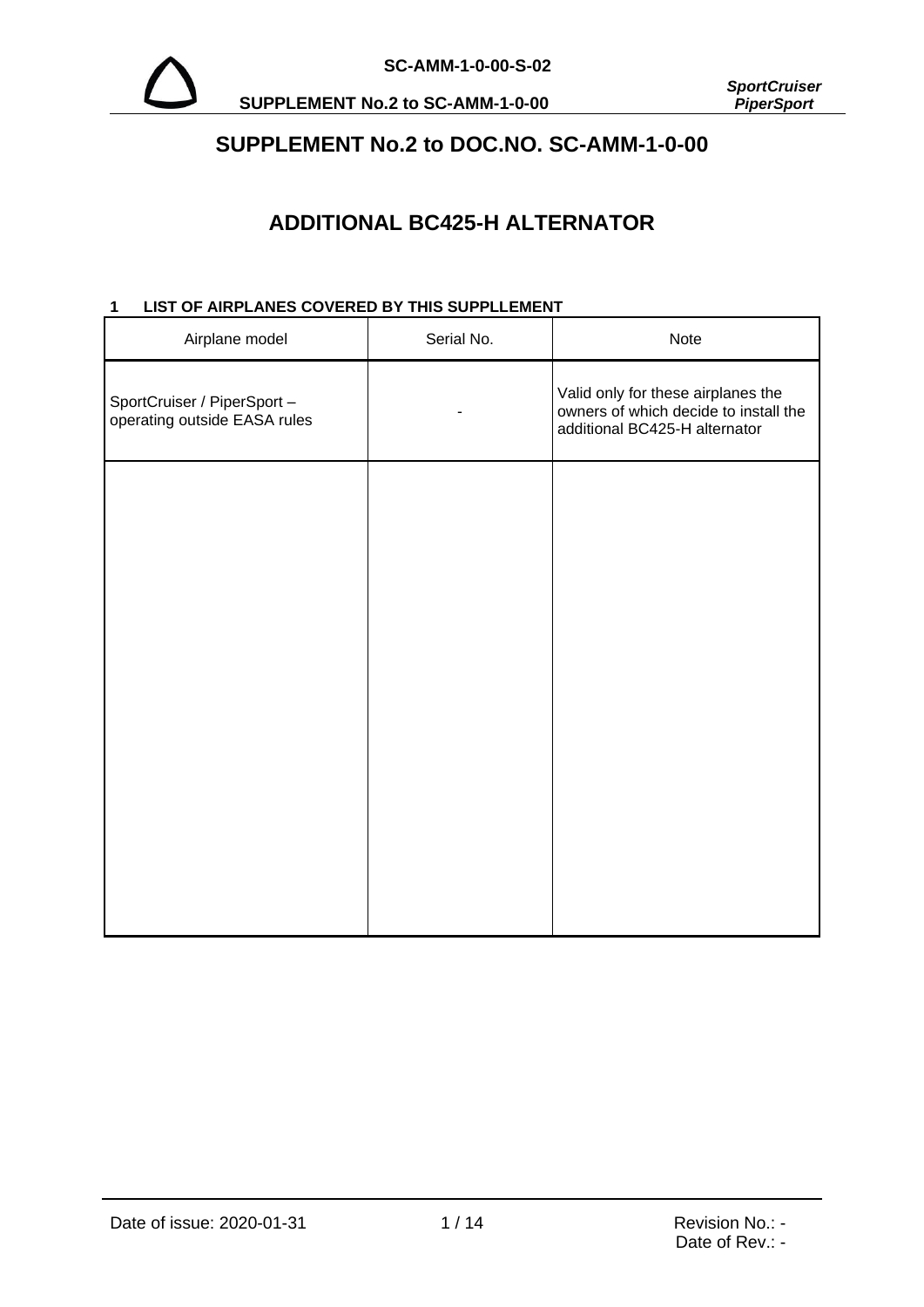*SportCruiser PiperSport*

# **SUPPLEMENT No.2 to SC-AMM-1-0-00**



# **2 RECORD OF REVISIONS**

| Rev.<br>No. | Revision name | Changed pages | Issue date | Date and<br>signature |
|-------------|---------------|---------------|------------|-----------------------|
| ٠           | Initial issue | $1 - 14$      | 2020-01-31 | 2020-01-31<br>Sklenář |
|             |               |               |            |                       |
|             |               |               |            |                       |
|             |               |               |            |                       |
|             |               |               |            |                       |
|             |               |               |            |                       |
|             |               |               |            |                       |
|             |               |               |            |                       |
|             |               |               |            |                       |
|             |               |               |            |                       |
|             |               |               |            |                       |
|             |               |               |            |                       |
|             |               |               |            |                       |
|             |               |               |            |                       |
|             |               |               |            |                       |
|             |               |               |            |                       |
|             |               |               |            |                       |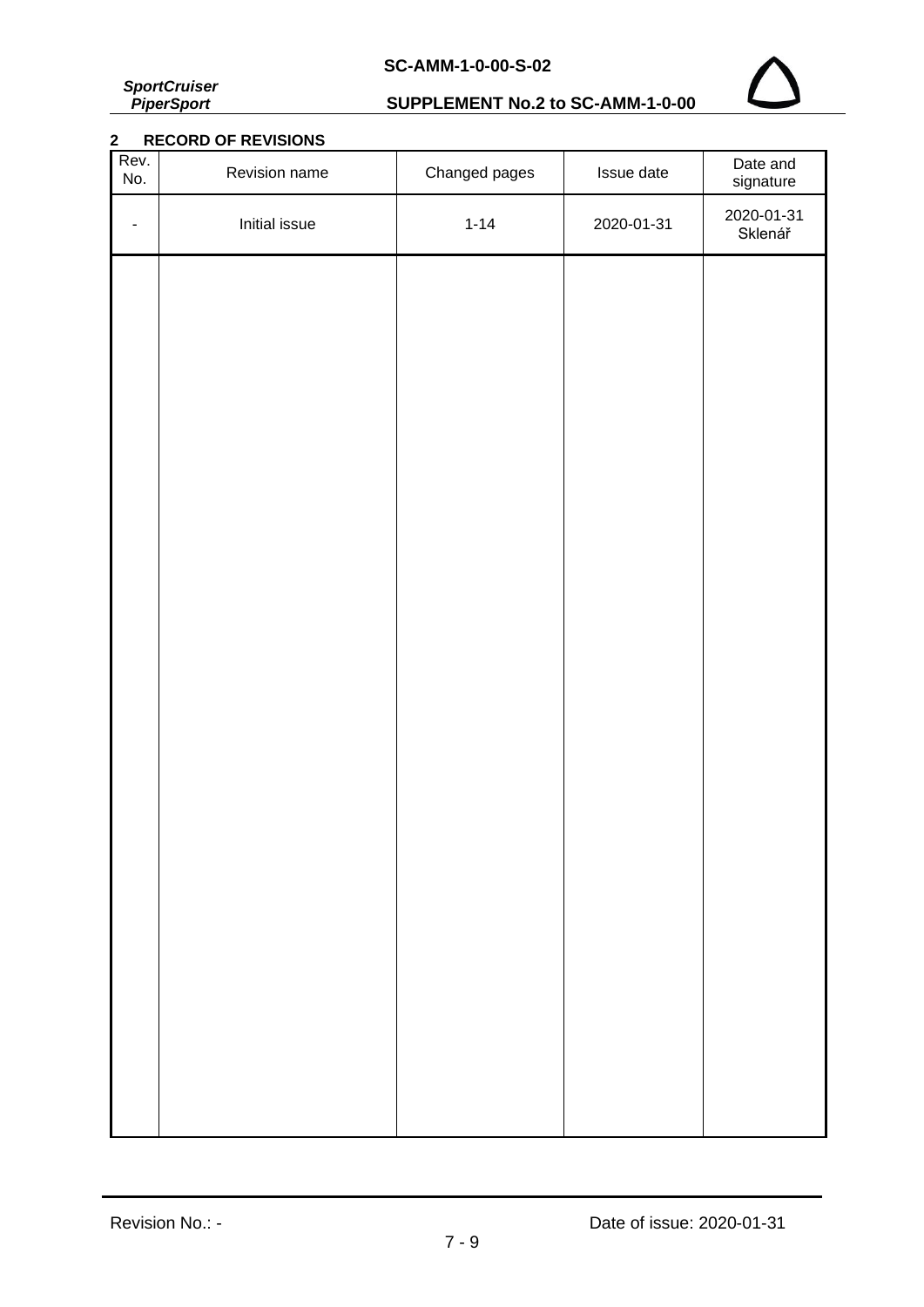

# **SUPPLEMENT No.2 to SC-AMM-1-0-00**



## **LIST OF EFFECTIVE PAGES**

| Page                    | <b>Date</b> | Page | <b>Date</b> | Page | <b>Date</b> |
|-------------------------|-------------|------|-------------|------|-------------|
| $\mathbf 1$             | 2020-01-31  |      |             |      |             |
| $\overline{c}$          | 2020-01-31  |      |             |      |             |
| 3                       | 2020-01-31  |      |             |      |             |
| $\overline{\mathbf{4}}$ | 2020-01-31  |      |             |      |             |
| $\sqrt{5}$              | 2020-01-31  |      |             |      |             |
| $\,6$                   | 2020-01-31  |      |             |      |             |
| $\overline{7}$          | 2020-01-31  |      |             |      |             |
| $\bf 8$                 | 2020-01-31  |      |             |      |             |
| $\boldsymbol{9}$        | 2020-01-31  |      |             |      |             |
| 10                      | 2020-01-31  |      |             |      |             |
| 11                      | 2020-01-31  |      |             |      |             |
| 12                      | 2020-01-31  |      |             |      |             |
| 13                      | 2020-01-31  |      |             |      |             |
| 14                      | 2020-01-31  |      |             |      |             |
|                         |             |      |             |      |             |
|                         |             |      |             |      |             |
|                         |             |      |             |      |             |
|                         |             |      |             |      |             |
|                         |             |      |             |      |             |
|                         |             |      |             |      |             |
|                         |             |      |             |      |             |
|                         |             |      |             |      |             |
|                         |             |      |             |      |             |
|                         |             |      |             |      |             |
|                         |             |      |             |      |             |
|                         |             |      |             |      |             |
|                         |             |      |             |      |             |
|                         |             |      |             |      |             |
|                         |             |      |             |      |             |
|                         |             |      |             |      |             |
|                         |             |      |             |      |             |
|                         |             |      |             |      |             |
|                         |             |      |             |      |             |
|                         |             |      |             |      |             |
|                         |             |      |             |      |             |
|                         |             |      |             |      |             |
|                         |             |      |             |      |             |
|                         |             |      |             |      |             |
|                         |             |      |             |      |             |
|                         |             |      |             |      |             |

## **CHAPTER 1 GENERAL**

No Change

## **CHAPTER 2 LIMITATIONS / MAINTENANCE CHECKS**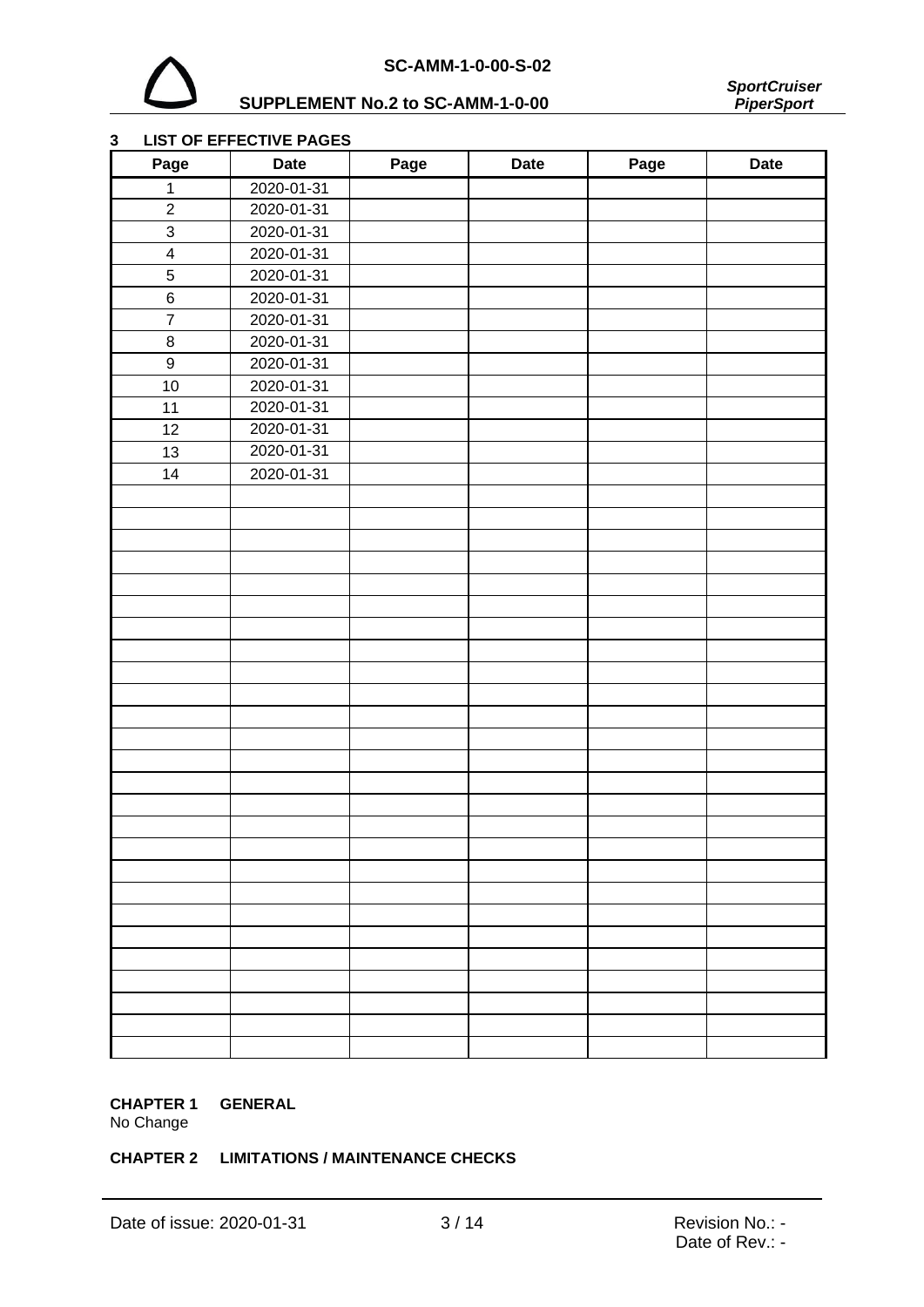*SportCruiser PiperSport*

**SUPPLEMENT No.2 to SC-AMM-1-0-00**



### **2.3.4 Additional BC425-H Alternator inspections and overhauls schedule**

| <b>ITEM</b>               | TIME TO<br><b>NO RECURRENT OVERHAUL</b>              | <b>NOTES</b>                                                                 |
|---------------------------|------------------------------------------------------|------------------------------------------------------------------------------|
| <b>BC425-H alternator</b> | 1700 hours of operation or<br>during engine overhaul | Alternator to be returned to B&C Specialty<br>Products for factory overhaul. |

#### **2.5.2 Tables of inspection tasks**

Changes in the table SCHEDULED ANNUAL PERIODICAL INSPECTION OR INSPECTION AFTER 100 FH are made only in the Page 6 of 7 - Chapter 11 – Electrical System as follows:

## **SCHEDULED ANNUAL PERIODICAL INSPECTION (API) OR INSPECTION AFTER 100 (100) FLIGHT / OPERATION HRS Aircraft S/N: ..................... Registration mark: ..................... Type of inspection: ..................... TSN (FH/OH): ..................... Page 6 of 8 Chpt. Prescribed works API / 100 FH / OH Made by Checked by 11 Electrical system Both FH** Check attachment and condition of battery. **Both FH** Check level of battery charge. **Both FH** Perform battery capacity test- applied for annual **API API FH**<br>inspection only. Check condition, attachment and integrity of wiring. **Both FH** Check condition and securing of plug/socket outlets. **Both** FH Check condition of switches, fuses and circuit **Both FH**<br>breakers. Check condition of the landing light. **Both FH** Check condition of the position / strobe lights. **Both** | FH **Check the BC425-H alternator according to the section 11.5 of this Supplement. Both OH 12** No change **13** No change **All** No change **Notes: Date: ........................... Signature: .......................**

**CHAPTER 3 FUSELAGE** No Change

#### **CHAPTER 4 WING**

No Change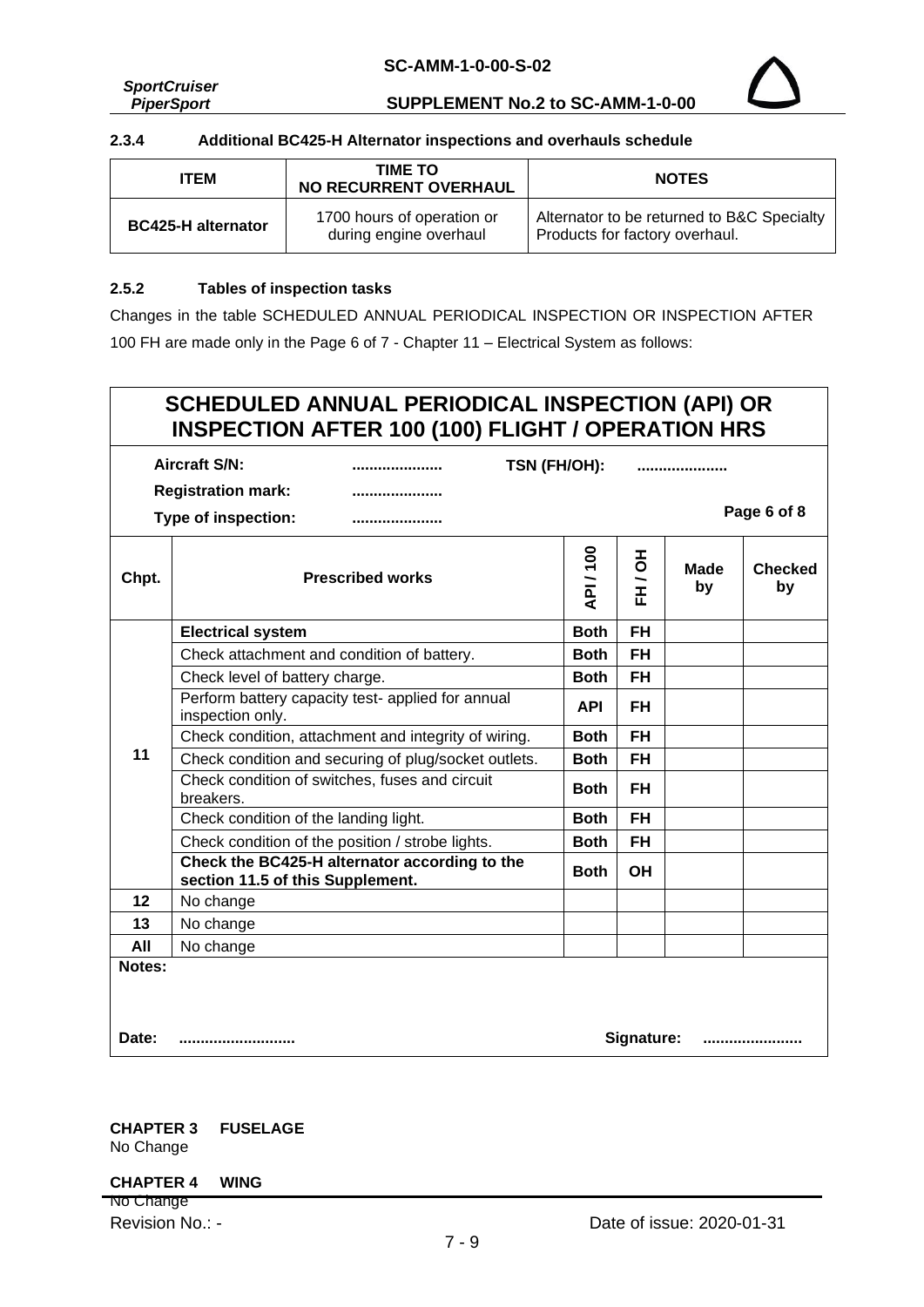

#### **SUPPLEMENT No.2 to SC-AMM-1-0-00** *PiperSport*

| CHAPTER 5<br>No Change        | <b>TAIL UNIT</b>      |
|-------------------------------|-----------------------|
| <b>CHAPTER 6</b><br>No Change | <b>CONTROL SYSTEM</b> |
| <b>CHAPTER 7</b><br>No Change | <b>EQUIPMENT</b>      |
| <b>CHAPTER 8</b><br>No Change | LANDING GEAR          |
| <b>CHAPTER 9</b><br>No Change | <b>FUEL SYSTEM</b>    |
| CHAPTER 10<br>No Change       | <b>POWER UNIT</b>     |

## **CHAPTER 11 ELECTRICAL SYSTEM**

## **11.2 Description and Operation**

The airplane is equipped with 14 VDC electrical installations with grounded negative pole (see Fig. 11- 1 in SC-AMM-1-0-00). Primary source of electrical energy is formed by the Rotax generator.

An additional source of electrical energy is also the battery 12 V, which is located on the firewall. It is used for starting the engine and in the case of generator failure as a back-up source of electric energy.

If a higher supply of electric energy is requested, the additional BC425-H alternator (GEN 2) is installed. Together with the alternator regulator LR3C-14 must be installed. This regulator is mounted in pilot side of the firewall.

The additional BC425-H alternator is installed on the Rotax 912 engine vacuum pump accessory pad in the gearbox. Speed reduction from the Rotax crankshaft to the BC425-H alternator is 1.842, i.e. the alternator runs with 0.54 of engine RPM.

For typical installation of the additional BC425-H alternator on the Rotax 912 ULS engine, see Figures bellow: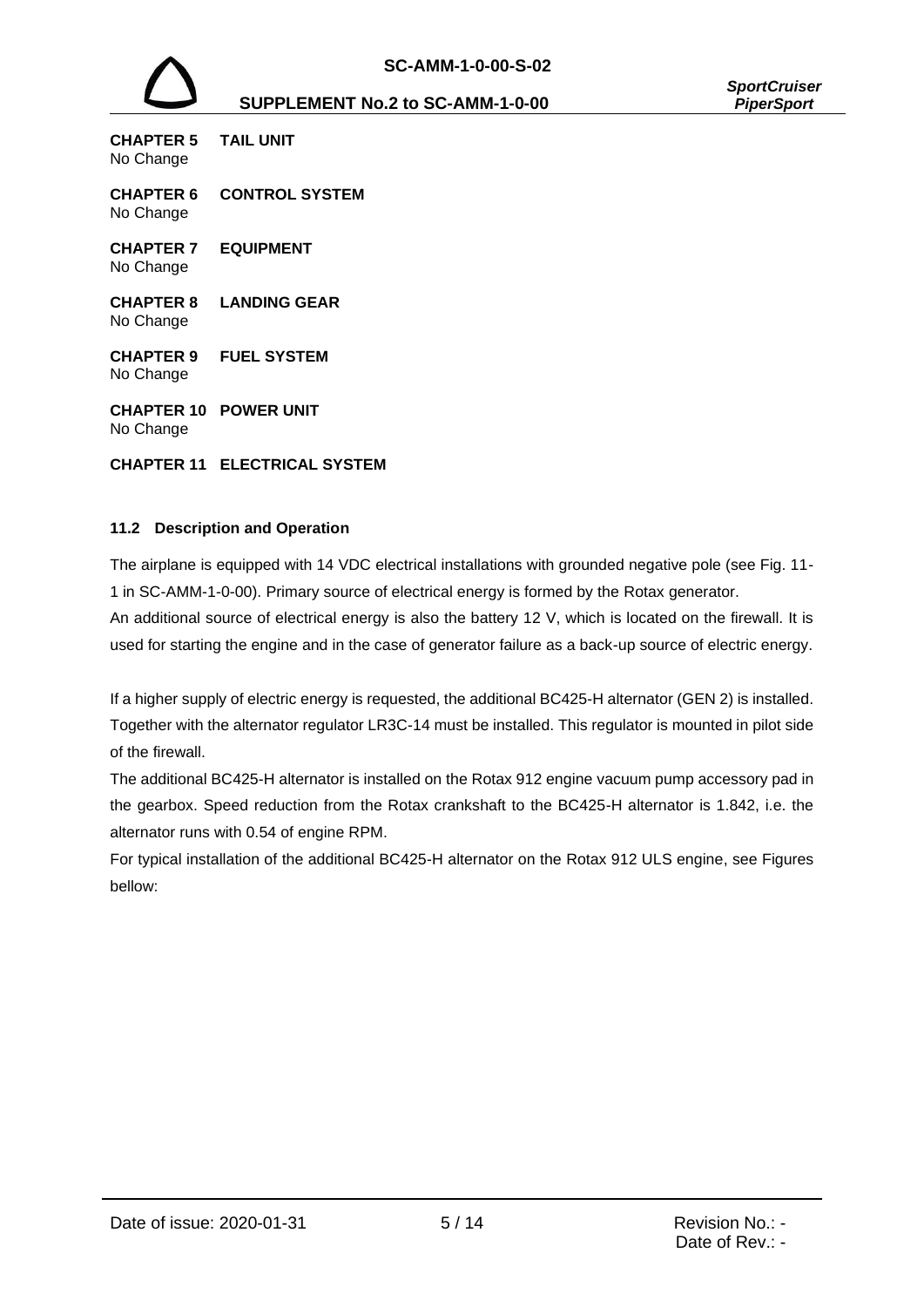## **SC-AMM-1-0-00-S-02**

*SportCruiser PiperSport*

**SUPPLEMENT No.2 to SC-AMM-1-0-00**



**Fig. 1:** Installation of the additional BC425-H alternator in the Rotax 912 ULS engine



**Fig. 2:** Circuits protection of the additional BC425-H alternator (GEN 2)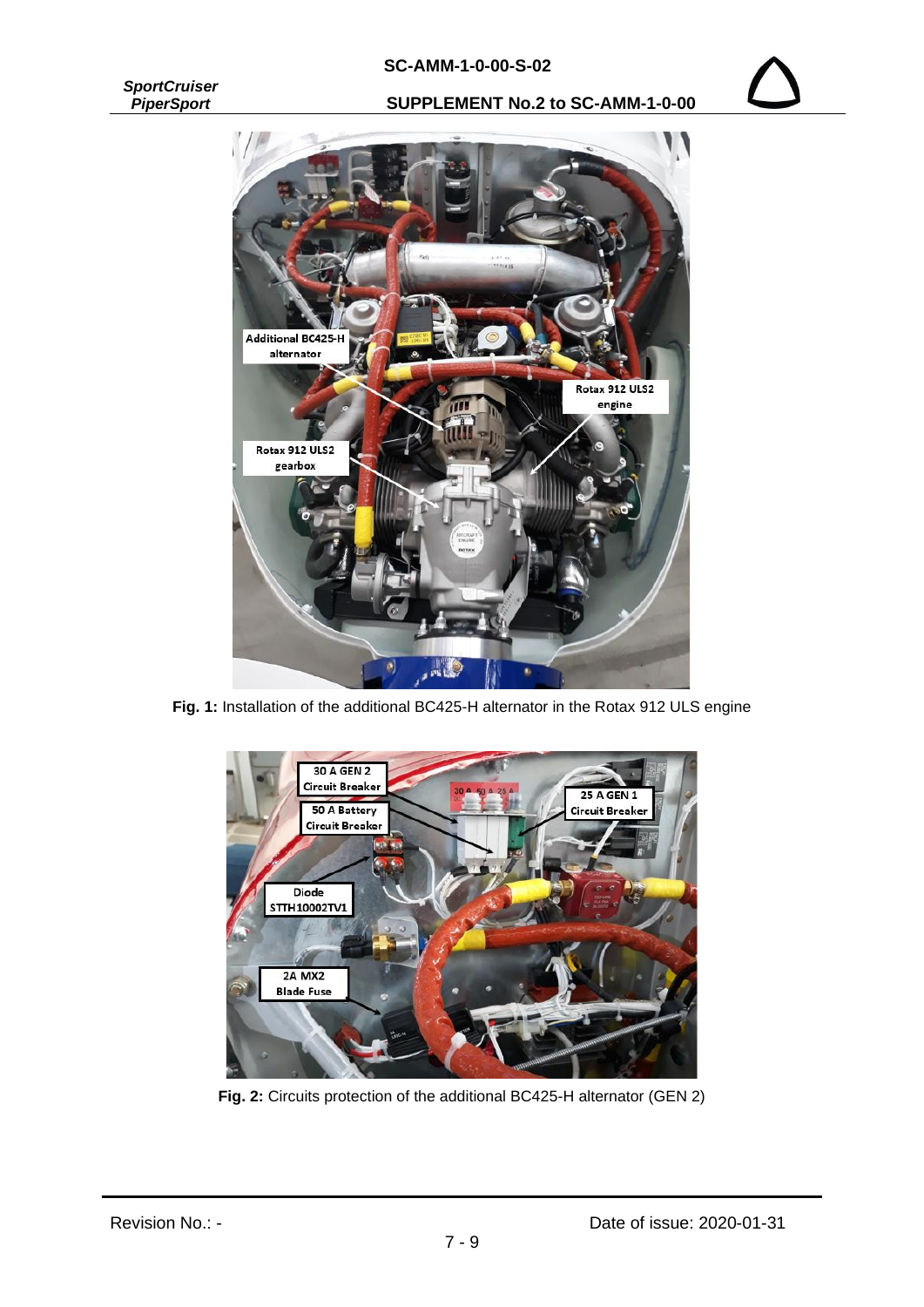

**SUPPLEMENT No.2 to SC-AMM-1-0-00** *PiperSport*

*SportCruiser*



Fig. 3: LR3C-14 regulator installed on the firewall (cockpit right side)



**Fig. 4:** General scheme of the Rotax and the additional BC425-H alternator arrangement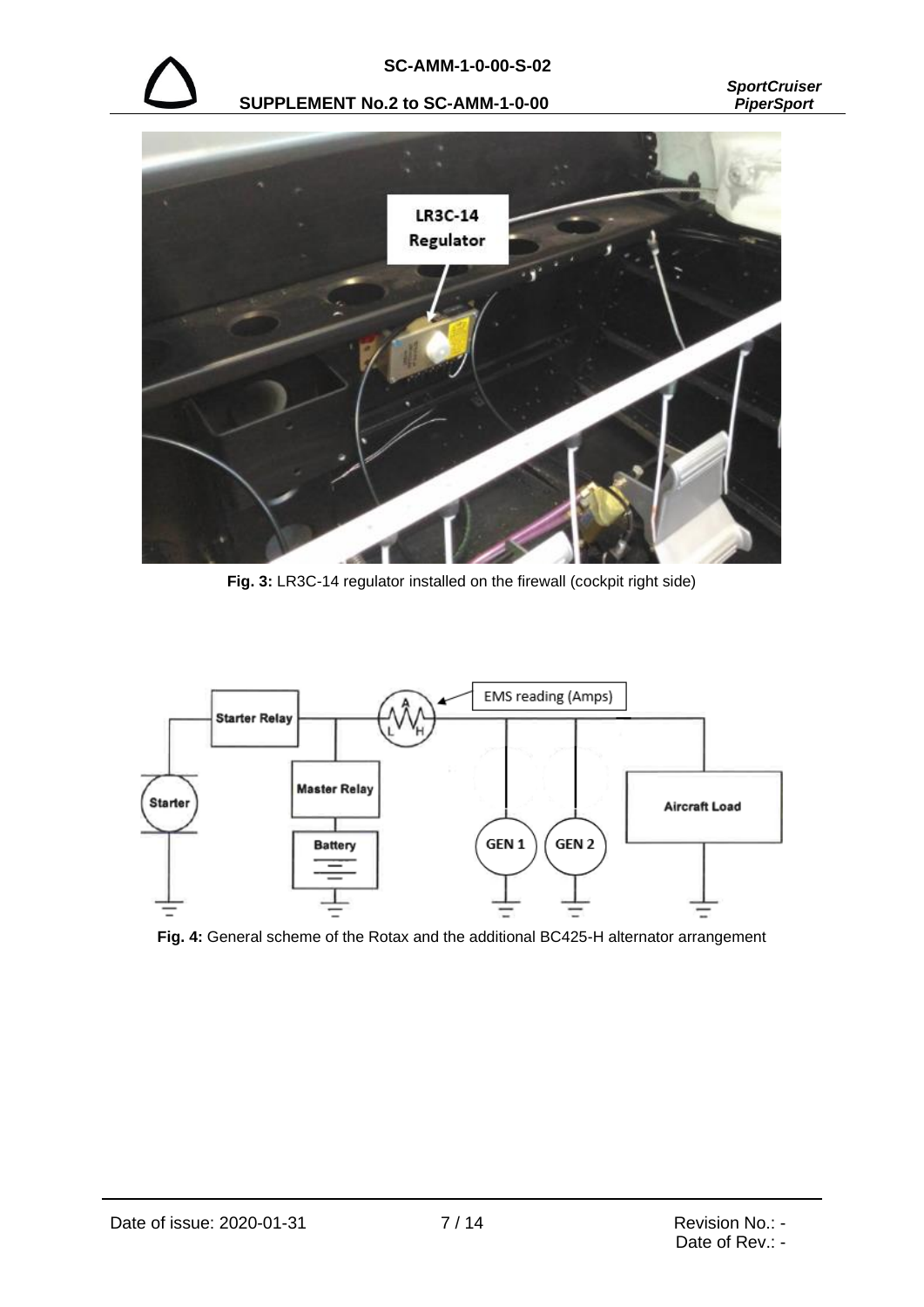## **SC-AMM-1-0-00-S-02**



**SUPPLEMENT No.2 to SC-AMM-1-0-00**





The factory output voltage setting of the additional BC425-H alternator is 14,0-14,4 V.

The additional BC425-H alternator system consists of engine driven BC425-H alternator, LR3C-14 rectifier regulator and wiring. The alternator provides a nominal output up to 25 amps, depending on engine RPM.

The LR3C-14 rectifier regulator is a field adjustable unit that combines the following essential functions:

- Linear voltage regulator
- Safeguards the electrical system with solid-state "crowbar" over-voltage protection circuitry

**Note:** Special circuitry with a STTH10002 ultrafast recovery diode (see Figure 2) is included in the wiring to monitor additional BC425-H alternator condition. The circuitry is connected to HDX1100 MFD GEN 2 warning light output. When the additional BC425-H alternator is connected / working the GEN 2 warning light illuminates green. Whenever the additional BC425-H alternator fails, the GEN 2 warning light changes to red. Function of the main (Rotax) generator is indicated by the GEN 1 warning light output. GEN 1 and GEN 2 warning lights are located in the MFD screen on the instrument panel, see the red arrows in Figure below.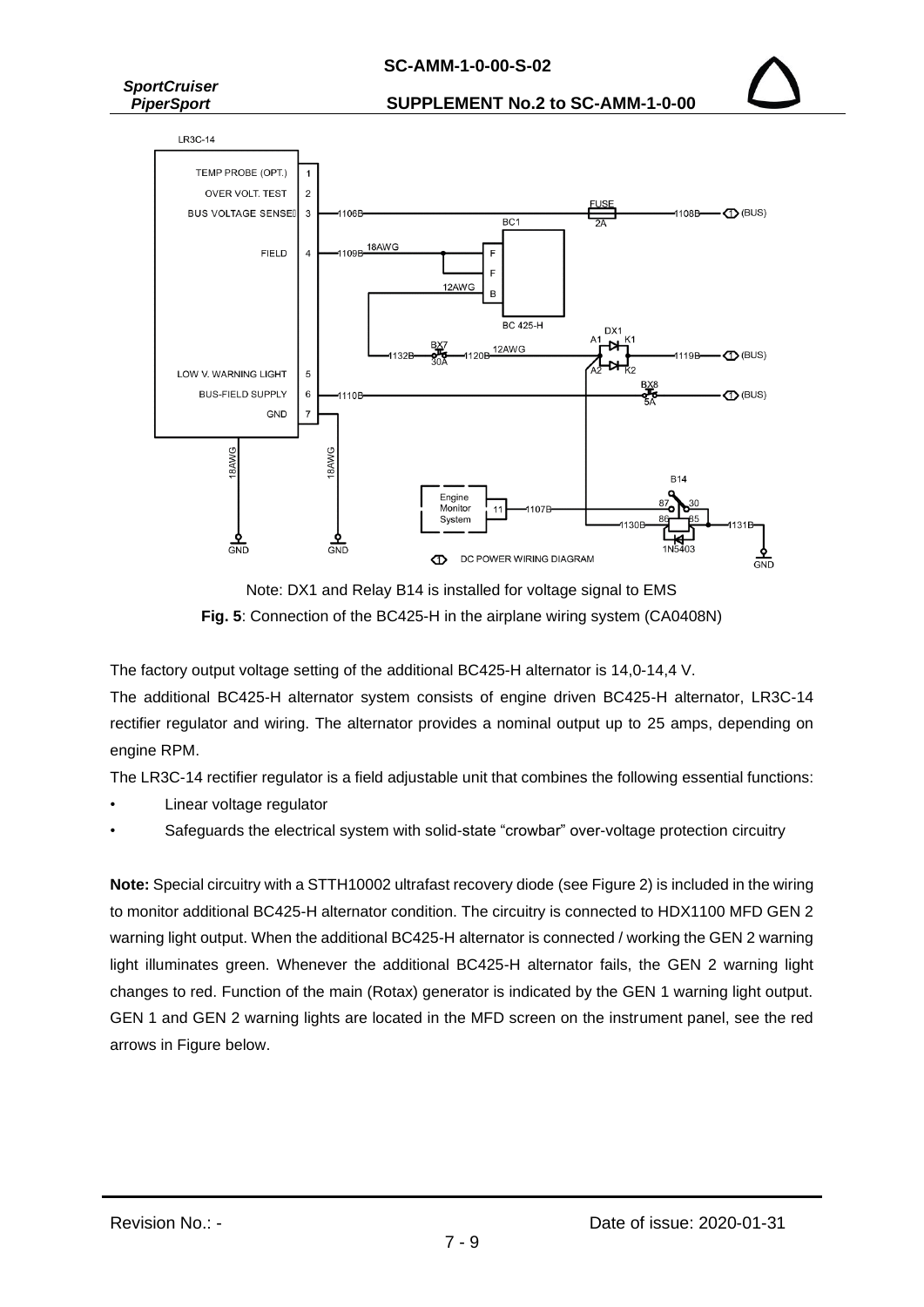

#### **SUPPLEMENT No.2 to SC-AMM-1-0-00** *PiperSport*



**Fig. 6**: Position of the GEN 1 and GEN 2 warning lights on the MFD screen

Information about voltage in the main busbar is indicated by EMS / MFD screen on the instrument panel. **NOTE:** Wiring diagrams are mentioned in the SportCruiser Wiring Manual.

DC voltage is distributed to the individual systems by means of the main busbar. Systems are protected by circuit breakers which are permanently ON and switch-circuit breakers which are turned on as needed. If some of the circuit is overloaded, then the circuit breaker disconnects the circuit. Some circuits are protected by fuses.

After switching the MASTER BAT / MASTER switch on and by turning the ignition key to the position START the starter is activated. The starter is supplied from the battery during starting the engine. After starting the engine up and reaching the idle RPM and switching the GEN 1 switch on, the generator starts supplying current to the electrical network. After switching the GEN 2 circuit breaker on, the additional alternator starts supplying as soon as the engine rotations reach above 2000 – 2500 RPM. Voltage in the main busbar is indicated by EMS on the instrument panel.

Technical parameters of the Rotax and BC425-H additional alternators / LR3C-14 regulator:

|                      | Rotax generator (GEN 1)                   | BC425-H alternator (GEN 2)       |
|----------------------|-------------------------------------------|----------------------------------|
| Maximum output power | 12 V / 20 A at 5,000 rpm                  | 14 V / 25 A at 5,000 rpm         |
| LR3C-14 regulator    | $14 \pm 0.3$ V (from 1,000 $\pm$ 250 rpm) | 14 -14,4 V (from 2000 - 2500 rpm |

Date of issue: 2020-01-31 9/ 14 9 = 9 = Revision No.: -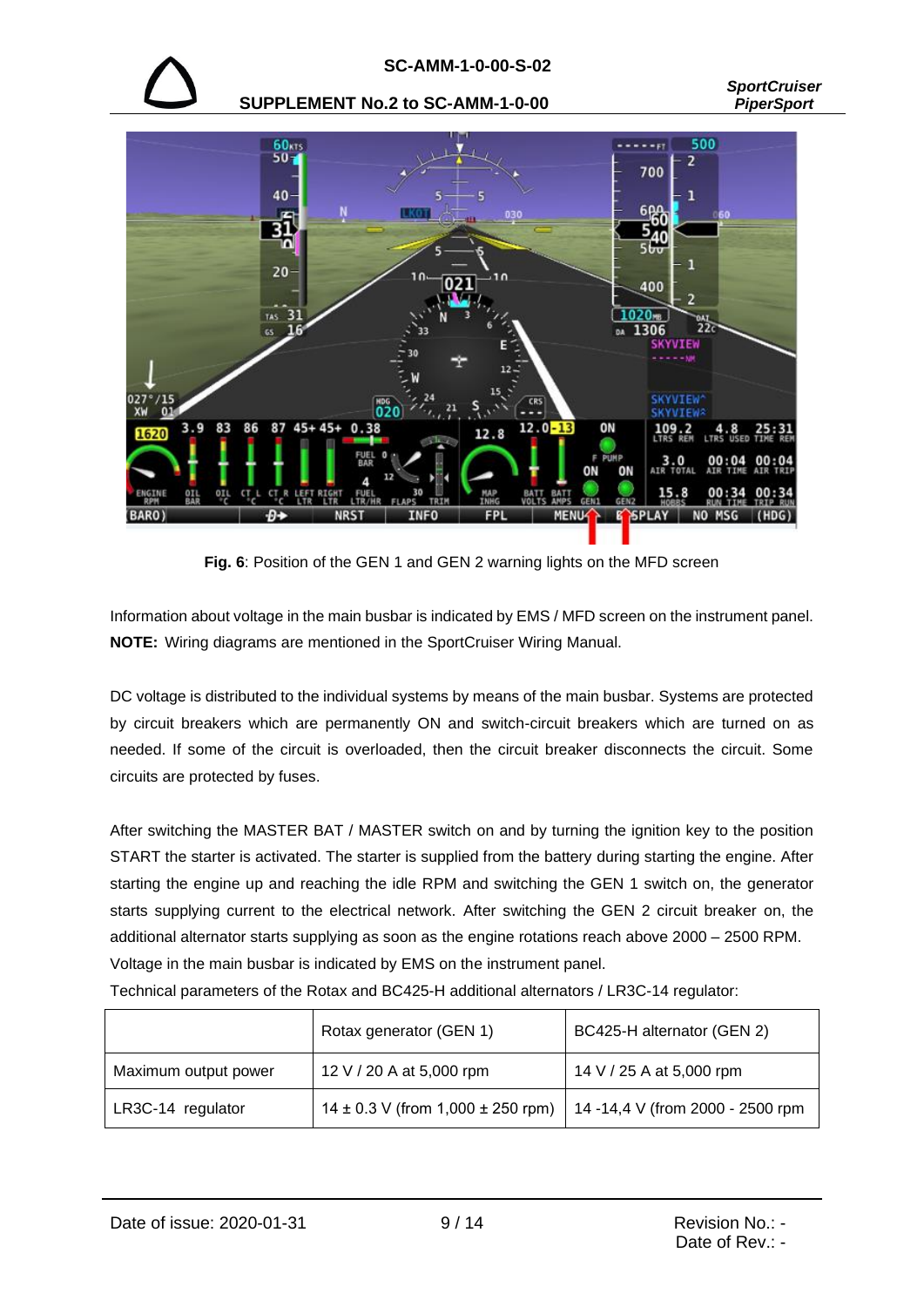|                     | <u> 99 ANIN I V VV 9 VL</u>      |
|---------------------|----------------------------------|
| <b>SportCruiser</b> |                                  |
| <b>PiperSport</b>   | SUPPLEMENT No.2 to SC-AMM-1-0-00 |

## **11.2.1 Switches – Circuit breakers – Fuses of the GEN 1 / GEN 2 system**

When the additional BC425-H alternator is installed, the **MASTER GEN** switch is replaced by **GEN 1** switch for the master (Rotax) generator and **GEN 2** circuit breaker for the BC425-H additional alternator. The circuits are protected by circuit breakers and fuses and are installed on the firewall, see Figure 2 above and the table below.

## **Tab.1**: Protection of the GEN 1 and GEN 2 circuits

| Switches - Circuit breakers - Fuses of the GEN 1 / GEN 2 system |                                         | <b>Fuse (Amps)</b> |
|-----------------------------------------------------------------|-----------------------------------------|--------------------|
| GEN <sub>1</sub>                                                | Master Generator (Rotax) circuit        | 25                 |
| GEN <sub>2</sub>                                                | Additional alternator BC425-H circuit * | 30                 |
| <b>BATTERY</b>                                                  | Main battery circuit                    | 50                 |
| MX2                                                             | Blade fuse for BUS VOLTAGE SENSE (LR3C) |                    |

\*) Excitation circuit of the BC425-H alternator is protected by 5A circuit breaker (GEN 2) on the instrument panel.

## **11.3 BC425-H alternator: REMOVAL**

**Note:** Consult also the relevant section in the B&C Specialty Products Inc. Installation Manual for BC425 Alternator and BRP-Powertrain Maintenance Manual (Heavy).

## **Type of maintenance:** Heavy

## **Authorization to perform:**

- Europe: Certifying staff in accordance with EU 1321/2014
- USA: Repairman (LS-M) or Mechanic (A&P)

## **Tools needed:**

- common aircraft maintenance tool

## See Figure 7.

- (a) Remove engine cowlings (see CR-MM-1-0-00, latest revision).
- (b) Disconnect aircraft battery (see CR-MM-1-0-00, latest revision).
- (c) Remove fixing tapes, disconnect wiring from the alternator.
- (d) Unscrew the 4 hex. nuts M6 (1) and remove the lock washers.
- (e) Remove the alternator (2) from the crankcase (4) together with the gasket and the retaining flange (3).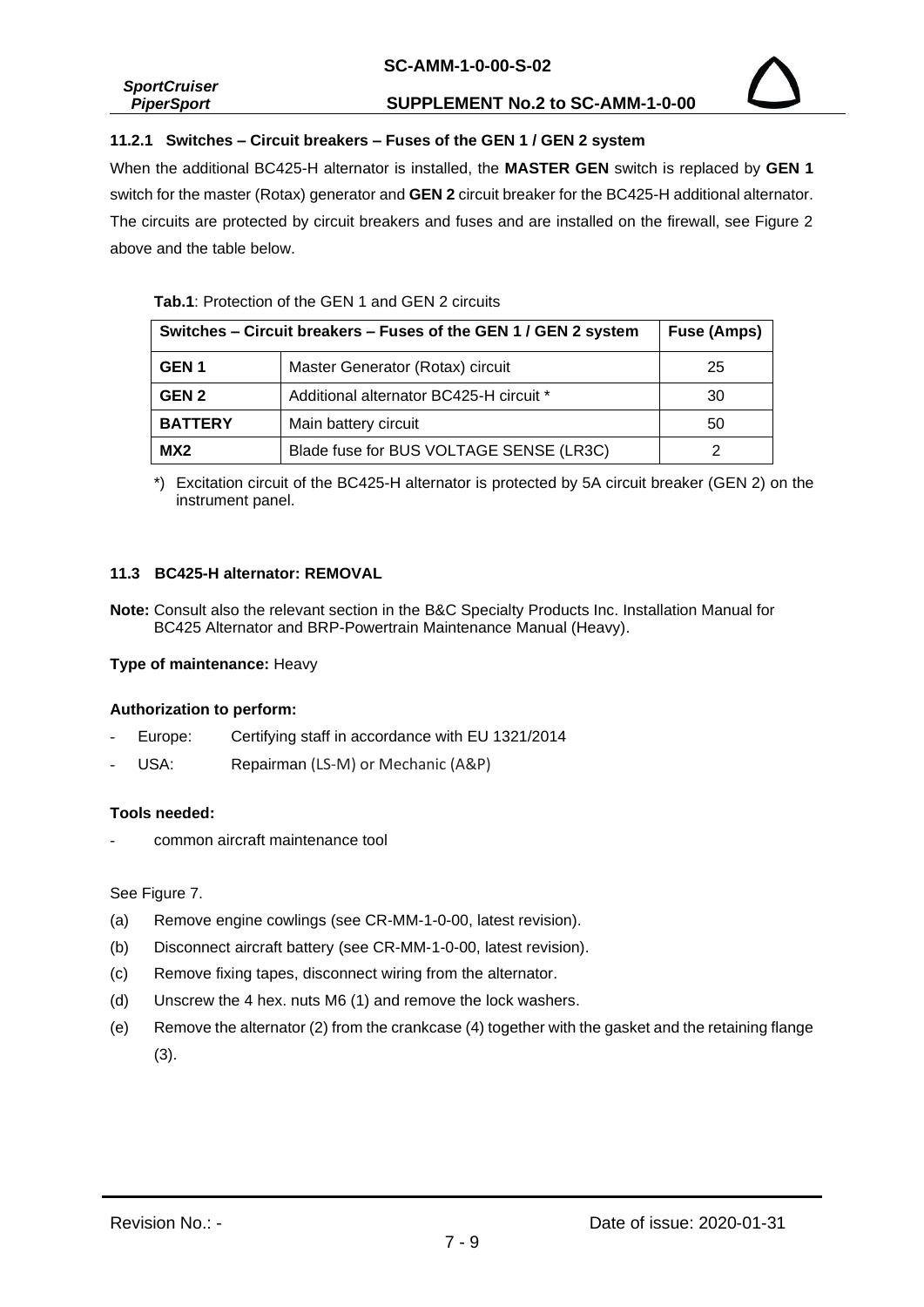





| 1 Hex. nut                                           | Retaining flange |
|------------------------------------------------------|------------------|
| 2 BC425-H alternator (illustrative view) 4 Crankcase |                  |

**Fig. 7**: Additional BC425-H alternator

## **11.4 BC425-H alternator: INSTALLATION**

**Note:** Consult also the relevant section in the B&C Specialty Products Inc. Installation Manual for BC425 Alternator and BRP-Powertrain Maintenance Manual (Heavy).

#### **Type of maintenance:** Heavy

#### **Authorization to perform:**

Europe: Certifying staff in accordance with EU 1321/2014

USA: Repairman (LS-M) or Mechanic (A&P)

#### **Tools needed:**

- common aircraft maintenance tool

**General:** The BC425-H alternator is mounted on vacuum pump accessory drive pad.

It is important to use new, proper gasket (AS3491-01, MS9134-01 or equivalent), sealer and fastener torque for correct installation of the alternator to the pad. To tighten the nuts common tool or a tool specifically designed for use of aircraft vacuum pump or similar devices may be used.

See Figure 7.

Date of issue: 2020-01-31 11/14 Revision No.: -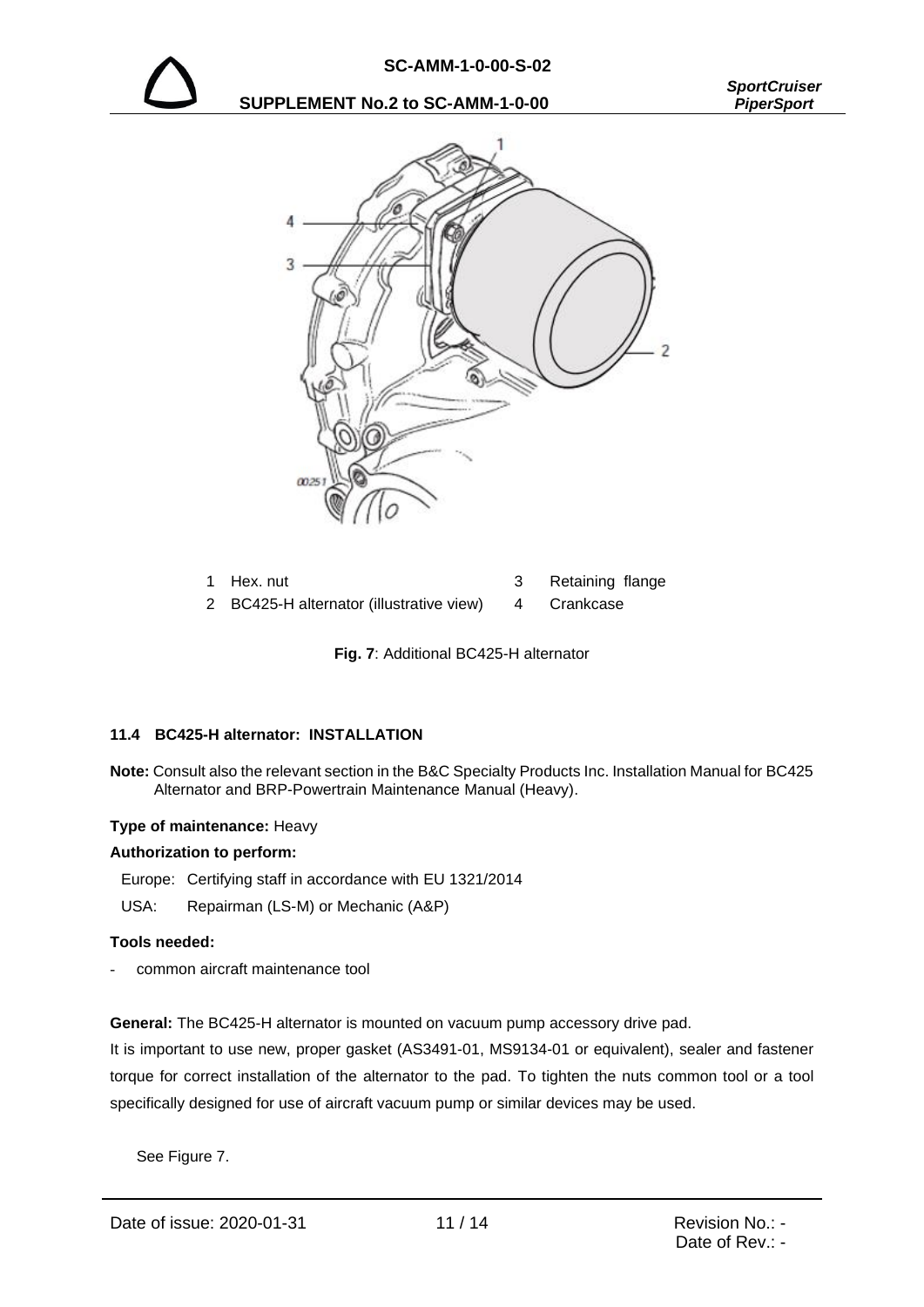## **SC-AMM-1-0-00-S-02**

| <b>SportCruiser</b> |  |
|---------------------|--|
| <b>PiperSport</b>   |  |

- (a) Fit the alternator (2), the gasket and the retaining flange (3) to the crankcase (4). Make sure the mating surfaces of the crankcase and BC425-H alternator flange are free of old gasket material and clean and dry. A thin coating of Permatex, Hylomar HPF or Loctite 518 gasket sealer on both sides of the gasket is recommended. Use aviation grade fasteners. There should be a flat washer, lock washer and full frame (not a thin frame or jamb type) nut on each mounting stud.
- (b) Insert lock washers and tighten the alternator to the crankcase using the 4 hex. nuts M6 (1). When tightening the nuts use a crossing torque pattern and torque the nuts to 2.3 Nm (20 in/lb). Again use a crossing pattern and torque the nuts to 6.8-7.91 Nm (60-70 in/lb).
- (c) Connect the alternator output wiring (see the scheme in Figure 5). The large gage wiring shall be installed on the cooper post labeled "B". Torque the "B" Lead nut to 5.65 Nm (50 in/lb). Take care to protect the wiring from mechanical damage. Use fixing tapes to route the wiring as needed (high vibration conditions).
- (d) Connect the aircraft battery (see CR-MM-1-0-00, latest revision).
- (e) Check all fasteners for security and safety.
- (f) Install the engine cowlings (see CR-MM-1-0-00, latest revision).
- (g) Perform engine run test (see CR-MM-1-0-00, latest revision) and check as follows:
	- when the GEN 2 is switched off, the GEN 2 control light on EFIS display is illuminated red,
	- when the GEN 1 is switched off and the GEN 2 is switched on, the GEN 2 control light on EFIS display is illuminated green,
	- when the GEN 1 is switched off and the GEN 2 is switched on, the current (BATT AMPS on EFIS display) increases with increasing rpm,
	- when the GEN 1 is switched off and the GEN 2 is switched on, the voltage (BATT VOLTS on EFIS display) increases and reaches about 14 volts at the end of the test.

## **11.5 Additional alternator BC425-H: MAINTENANCE**

## **Maintenance and inspection must be performed at each annual or 100 hour inspection.**

**Note:** Consult also the relevant section in the B&C Specialty Products Inc. - Instructions for Continued Airworthiness for BC425 Alternator

## **Type of maintenance:** Heavy

## **Authorization to perform:**

Europe: Certifying staff in accordance with EU 1321/2014

USA: Repairman (LS-M) or Mechanic (A&P)

## **Tools needed:**

- common aircraft maintenance tool

**General:** The BC425-H alternator requires no recurrent maintenance during its service life of 1700 hours. It is recommended that at 1700 hours or less time in service or during engine overhaul the alternator be returned to B&C Specialty Products for factory overhaul.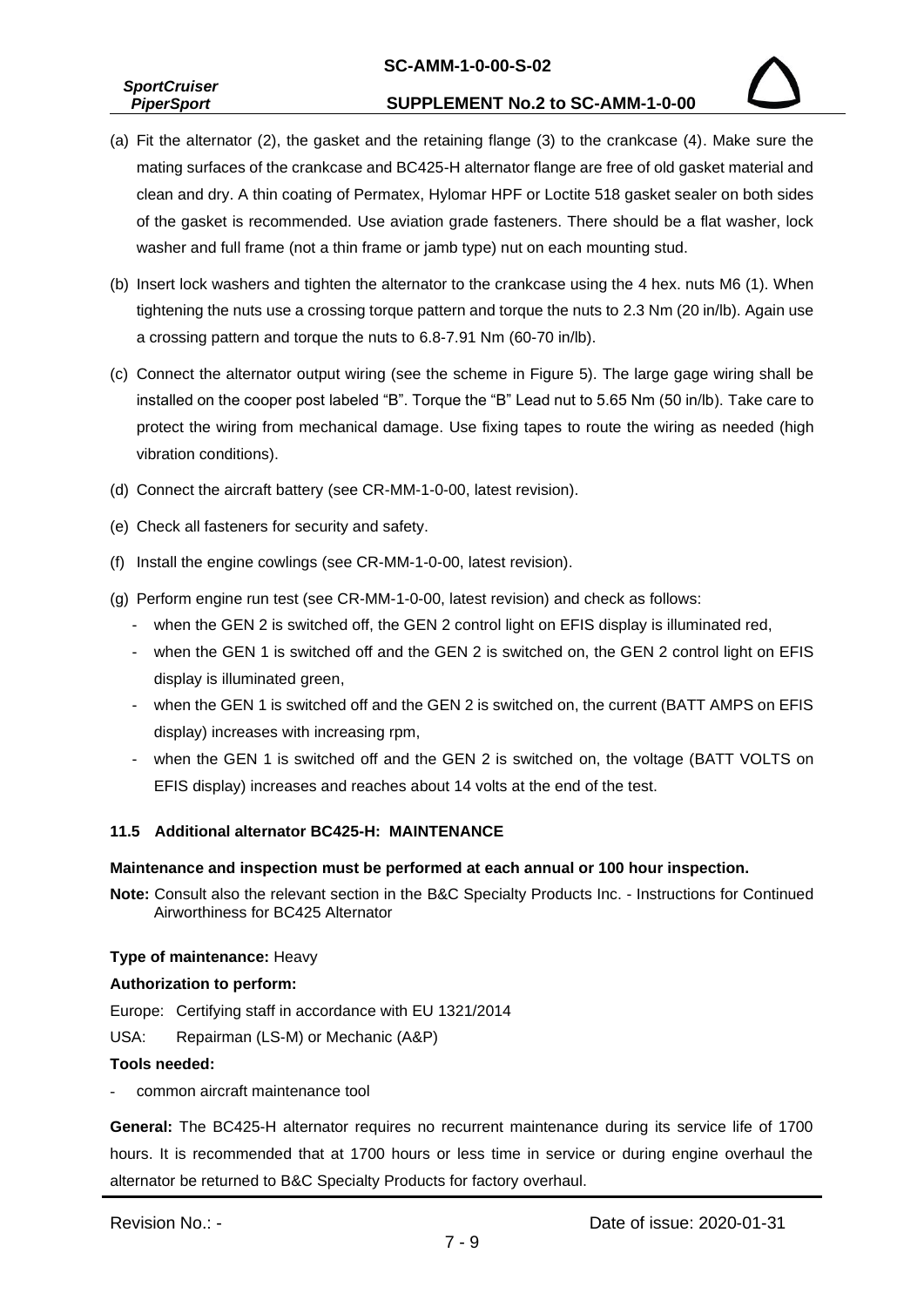

#### **At each annual or 100 hour inspection make the following inspection:**

- (a) Note during a normal run-up whether the alternator vibrates or is mechanically noisy. If so, suspect a bearing failure. Bearing failure may also be indicated by grey dust residue around the rear housing cooling slots. If bearing failure is suspected, return the alternator to the factory for repair or replacement.
- (b) Check the alternator externally for security of mounting. If oil leaking around the alternator base, check the torque of mounting bolts to be 7.91 Nm (70 in/lb). If there is still a leak, try replacing the gasket. Do not increase torque above 7.91 Nm (70 in/lb).
- (c) Clean the area around mounting flanges and the casting webs between the mounting flanges and the alternator housing. Check for cracks in the webs (Fig. 8). Normal tooling parting lines should not be mistaken for cracks. Any alternator identified as having cracks in any of the four webs must be returned to the factory for repair or replacement.



**Fig. 8**: Location of possible cracks

- (d) Check for security of alternator wiring. Look for dark discoloration of the copper plated output stud and nut. If it is discoloured or corroded, be suspicious of a poor terminal crimp on the output wire.
- (e) Disconnect the terminal and clean the output post and nut with a brass wire brush. Replace the crimp terminal by removing enough conductor length to obtain a clean, bright stripped conductor before crimping on a new ring terminal.
- (f) Re-install the terminal on the output post using a lock washer and nut and torque the nut to 5.65 Nm (50 in/lb).
- (g) Perform engine run test and check that when the GEN 1 is switched off and the GEN 2 is switched on, the GEN 2 control light is illuminated green. Check that electric current increases with increasing rpm.

## **CHAPTER 12 INSTRUMENTS AND AVIONOICS**